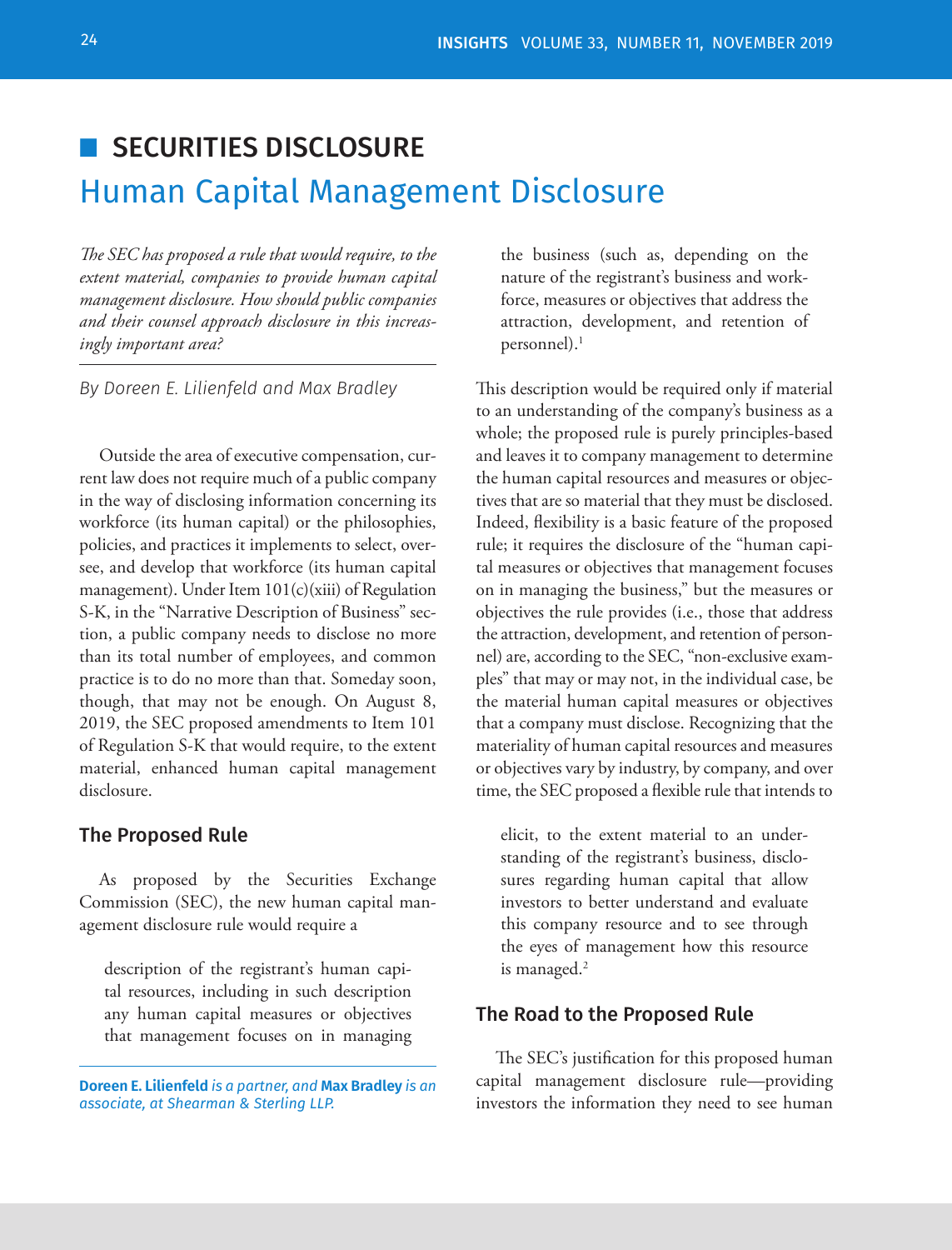capital through the "eyes of management"—echoes SEC Chairman Jay Clayton's view that a revised human capital disclosure framework "should not attempt to impose rigid standards or metrics for human capital on all public companies" but should instead attempt to elicit the information investors need to understand "the lens through which each company looks at its human capital."3 In remarks to the SEC Investor Advisory Committee, Chairman Clayton referred to human capital as, for some companies, a

mission-critical asset, explaining that the historical approach of disclosing only the costs of compensation and benefits often is not enough to fully understand the value and impact of human capital on the performance and future prospects of an organization.<sup>4</sup>

Contemporaneously with Chairman Clayton's remarks, the SEC's Investor Advisory Committee (IAC) recommended that the SEC recognize the significance of human capital management and "incorporate it as a part of the Commission's Disclosure Effectiveness Review and the Commission's approach to modernizing corporate reporting and disclosure."5 As explained in the written recommendation, the US economy has transitioned from one based on industrial production and tangible assets to one based on intangible assets and human services, and the current disclosure rules—based on the antiquated view that human capital is a cost rather than a driver of financial performance—have failed to respond. In the view of the IAC, human capital is the "primary source of value" of many of the most dynamic US companies; it therefore encouraged the SEC to engage with investors, issuers and the academic community in an effort to improve and augment existing human capital management disclosure. The proposed rule is the SEC response.

Chairman Clayton's remarks and the IAC recommendation came from calls for enhanced human capital management disclosure from special interest groups and investors. On July 6, 2017, the Human Capital Management Coalition (HCMC), a cooperative effort of 26 institutional investors representing over \$3 trillion in assets, petitioned the SEC for rulemaking seeking enhanced human capital management disclosure.6 Citing a litany of empirical research and academic work that, in its view, shows that "thoughtful management of human capital is associated with better corporate performance, including risk mitigation," and highlighting the current lack of, and investor demand for, fulsome disclosure of public company human capital data, the HCMC urged the SEC to consider rules requiring human capital disclosures on workforce demographics, turnover, diversity, culture, and health and safety. The HCMC petition appears to have been influential; the IAC included the petition (and the fact that the HCMC represents a number of large institutional investors) as a finding in support of its recommendation to the SEC.7 The SEC, in turn, cited the petition in the release proposing rule, explaining that the petition and comment letters the SEC received in support of it "asserted the importance of human capital management in assessing the potential value and performance of a company over the long term."8

### *Human capital management is a critical investment issue.*

BlackRock, the world's largest asset manager, made a similar call. In 2019, BlackRock, as it had in 2018, identified human capital management as one of its five engagement priorities (along with governance, corporate strategy and capital allocation, compensation that promotes long-termism, and environmental risks and opportunities),<sup>9</sup> explaining that human capital management is a critical investment issue and

it is therefore important to investors that companies explain as part of their corporate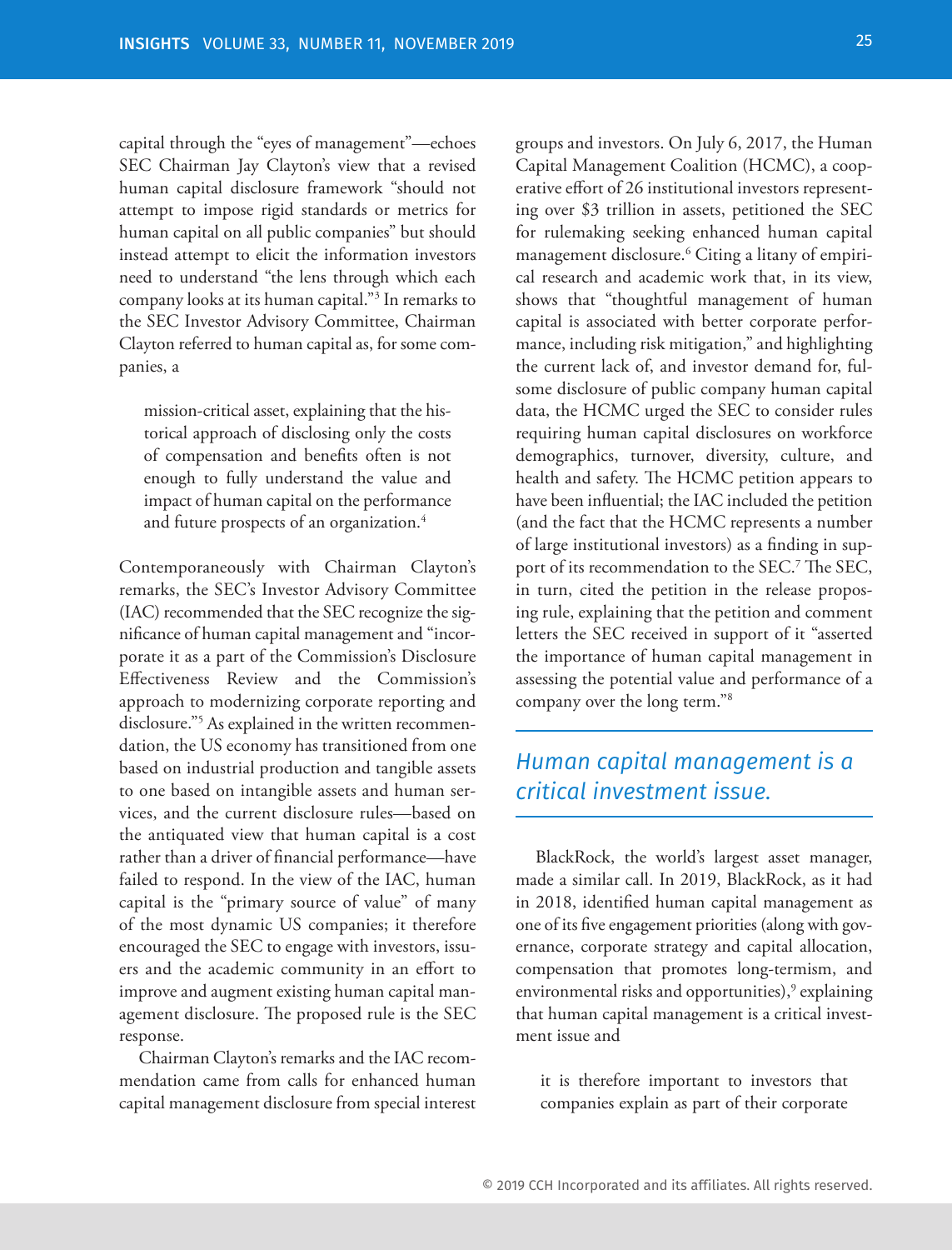strategy how they establish themselves as the employer of choice for the workers on whom they depend.<sup>10</sup>

Finally, the Embankment Project for Inclusive Capitalism (EPIC), a project intended "to identify and create new metrics to measure and demonstrate long-term value to financial markets," spearheaded by the Coalition for Inclusive Capitalism and Ernst & Young, and claiming to represent more than \$30 trillion of assets under management, joined the same call.<sup>11</sup> In its 2018 report, EPIC identified "talent" as one of the four key "factors that define long-term value" for which company disclosure of consistent and comparable metrics are most needed (along with innovation and consumer trends, society and the environment, and corporate governance). The report therefore proposed a series of metrics to allow investors to measure a company's management of its "talent" in the areas of human capital deployment, organizational culture and employee health.

*The proposed rule is principlesbased rather than rules-based, requiring no specific line item disclosures.*

Clearly, the SEC found these calls for enhanced human capital management disclosure persuasive. Yet, the step it has taken in the proposed rule is a small one. The proposed rule is principles-based rather than rules-based, requiring no specific line item disclosures and leaving substantial discretion to company management to determine the human capital management resources and measures or objectives that are so material that they must be disclosed. Indeed, in a joint statement, SEC Commissioners Robert Jackson and Allison Lee commended the proposed rule "for adding disclosure on the critical topic of human capital," but also expressed the concern that,

because it favors flexibility over bright-line rules, the proposal may give management too much discretion—sacrificing important comparability—when describing a company's investments in its workers.<sup>12</sup>

Noting that, in failing to propose any specific line item disclosures the SEC did not go so far as some stakeholders, including the HCMC and IAC, encouraged it to go, Commissioners Jackson and Lee urged commenters to help the SEC "weigh the degree to which the proposal relies too heavily on principles-based disclosures" and understand "what metrics, if any, would be useful to include in any final rules."13

#### The Public Comments

Indeed, whether a revised human capital disclosure framework should be purely principles-based or instead should require specific line item disclosures of human capital metrics is surely the most common single topic discussed in the public comments. In over 70 individual submissions, major public companies, labor unions, pension funds, investment managers, and other firms and groups provided the SEC with comments to the proposed rule.

A relatively small number of commenters solved the problem of whether human capital disclosure requirements should be purely principles-based or at least partly rules-based by positing that there should be no human capital disclosure requirements at all. In the view of three major public companies, UnitedHealth Group (UnitedHealth), General Motors Company (GM), and Chevron Corporation (Chevron), requiring human capital management disclosures is entirely unnecessary, not because human capital is unimportant but because it is in inappropriate subject for mandatory disclosure rules. UnitedHealth explained that the voluntary human capital disclosures already made by many companies (including by UnitedHealth in its proxy statement, 10-K and Website and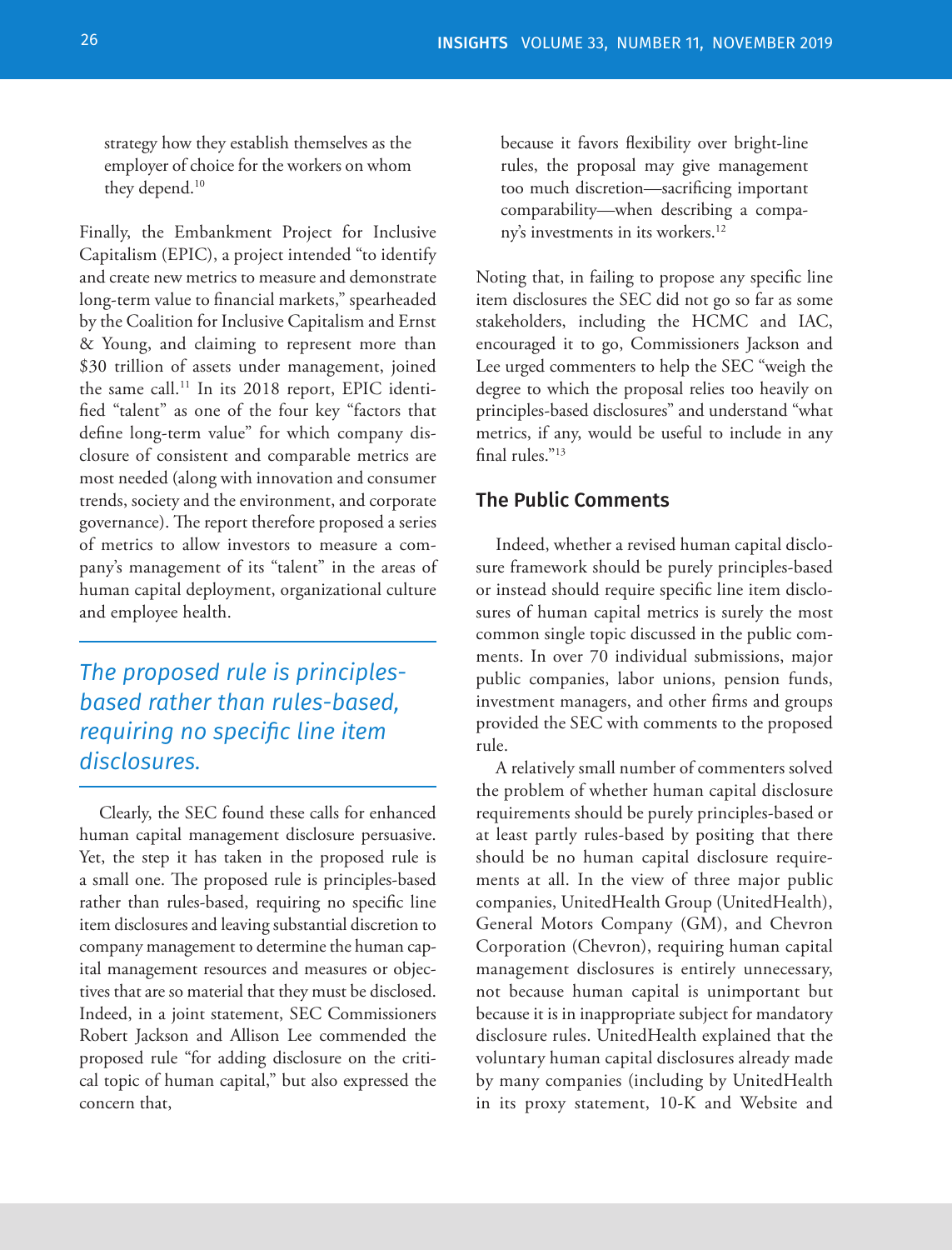by other companies in a wide range of forums) "obviate the need for mandated disclosure." GM stated that the SEC need not require human capital disclosures because "this information, to the extent necessary to an investor's understanding of a registrant's business, would already be required to be disclosed (see Regulation S-K Item 303(a) [MD&A] and Item 105 [Risk Factors])." Chevron presented both of these arguments, explaining that "[r]etaining human capital management disclosures in voluntary publications" is more appropriate than "including specific metrics in SEC filings" and that

under current disclosure rules, any changes or trends in human capital resources that are reasonably likely to materially affect the business environment are already required to be discussed in MD&A.

Both GM and UnitedHealth raised the concern of "timing and operational challenges"14 and that the proposed rule "could require significant effort and cause companies to incur additional costs in order to be able to track, summarize and review the required human capital information" because

[t]hough much of the information is currently available, companies may need to develop new systems or alter current systems to be able to produce the requested disclosures reliably and timely and such information would then be subject to auditor reviews.15

UnitedHealth concluded its critique with the concern that "the Proposed Rule as written could require companies to disclose competitive or sensitive information."16 GM and Chevron concluded their comment with the point that even if the SEC were to adopt a mandatory human capital disclosure rule, the non-exclusive examples of measures or objectives the proposed rule provides should be omitted. As Chevron put it:

providing a list of specific non-exclusive examples of human capital management metrics that may be material creates a risk of encouraging companies to include additional disclosure that is immaterial, fails to take into account the differences and lack of comparability across business sectors and may ultimately obscure or distract from more relevant information about a company's business.

This final point was echoed in the public comment of the US Chamber of Commerce's Center for Capital Markets Competitiveness (and, in turn, by a fourth major public company, FedEx Corporation, writing in support of the Chamber of Commerce's submission), which explained that it was "cautiously supportive" of a principles based human capital disclosure regime but that

[i]n keeping this disclosure principles base, we do not see a need for the Commission to provide examples of the types of measures or objectives that management should focus on in its disclosure.

The public company submissions discussed above had their differences, but they all underscored the point that the disclosure regime in the human capital area (if any) should be principles-based and include no line-item requirements. Of course, a number of other commenters wrote to the SEC with precisely the opposite view. Predictably, the HCMC was one of those commenters, explaining that

we do not believe that the substantial move toward a principles-based approach for human capital disclosure contemplated in the [proposed rule] will provide investors with the type of robust, clear and comparable information we require

and suggesting a number of specific line-item requirements to add to the proposed rule, including the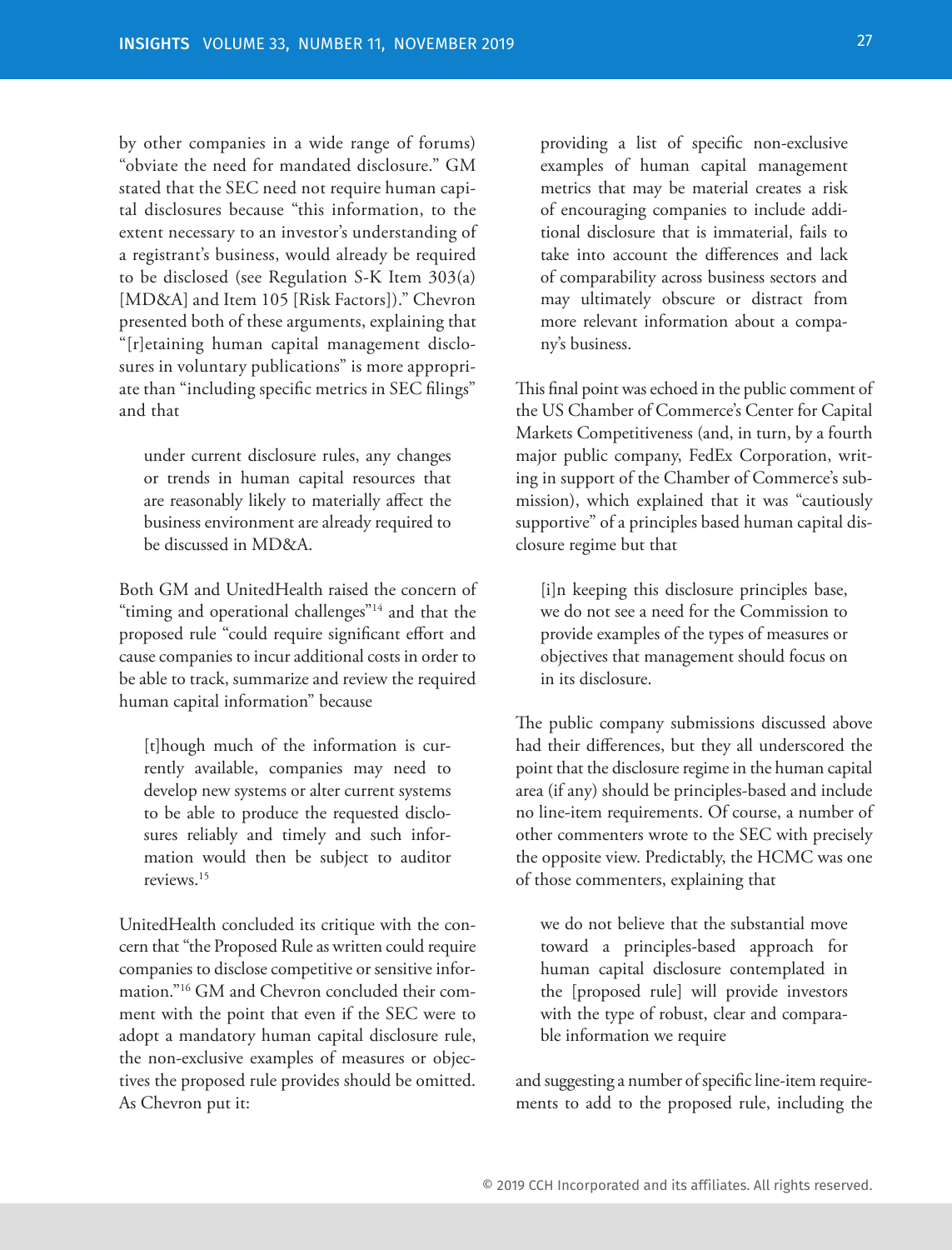number of people employed by the issuer, the total cost of the issuer's workforce, and employee turnover and workforce diversity data. In HCMC's view, these line item requirements would add a measure of comparability to the proposed rule and should be reported by issuers "in addition to material human capital measures or objectives management focuses on in running the business."

### *Line item requirements would add a measure of comparability to the proposed rule.*

This view of the HCMC, that the final rule should take a dual rules-based and principles-approach, found expression in a number of other public comments. For instance, the New York State Common Retirement Fund, the third largest public pension fund in the United States, wrote to express its "concerns with moving towards completely principlesbased disclosure for human capital resources" and view that "a balanced approach between principlesbased and prescriptive rules" would be better. The American Federation of Labor and Congress of Industrial Organizations (suggesting a "hybrid system of rules-based and principles-based disclosure requirements" and that the proposed rule "should be strengthened with additional quantitative, brightline disclosure rules"), the Oregon State Treasury (arguing that a "strictly principles-based disclosure regime is unlikely to result in information that is consistent, comparable, or efficient for investors" and suggesting instead an "approach where the SEC establishes a limited set of well-defined, baseline disclosure standards"), CalPERS (arguing that the purely principles-based approach of the proposed rule will not "provide sufficient comparable disclosure to aid investors" and that certain human capital metrics, including those suggested by the HCMC, EPIC and the IAC should be required), the City of New York Office of the Comptroller (outlining the "shortcomings of a principles-based disclosure

regime that does not also require certain line-item disclosures that are consistent and comparable across issuers"), the Service Employees International Union (suggesting "a 'hybrid' approach" including "a limited set of well-defined, baseline disclosure standards") and United States Senator Mark R. Warner (encouraging the SEC to take "a principles-based approach that incorporates some prescriptive elements"), all expressed the same view.

In addition to the views discussed above, many of the public comments touched on other topics. Willis Towers Watson argued that the rule would have to define "human capital" (and provided a suggested definition) while Mercer

urge[d] the Commission to resist defining what is considered effective human capital management because it is a complex concept and there are many factors that influence [it] that vary with the industry and organization.

Many commenters discussed particular aspects of human capital viewed as important, with gender diversity in the workplace as a leading topic. A number of commenters who were critical of the proposed rule suggested that human capital disclosure issues should be addressed by the SEC with the issuance of interpretive guidance (as it has done with climate change disclosure issues) rather than a mandatory disclosure rule.

Clearly, though, the debate between the purely principles-based approach the SEC took in the proposed rule and an expanded or "hybrid" rule that would include rules-based disclosure requirements was the focus of the public comments. Based on these comments, the SEC would seem to have support for a wide range of options: (1) to not finalize the proposed rule (citing the comments arguing that required human capital disclosures are unnecessary); (2) to adopt the proposed rule as written (citing the comments applauding the SEC for taking a purely principles-based approach); (3) to adopt the proposed rule without making reference to any examples of human capital "measures" or "objectives" (citing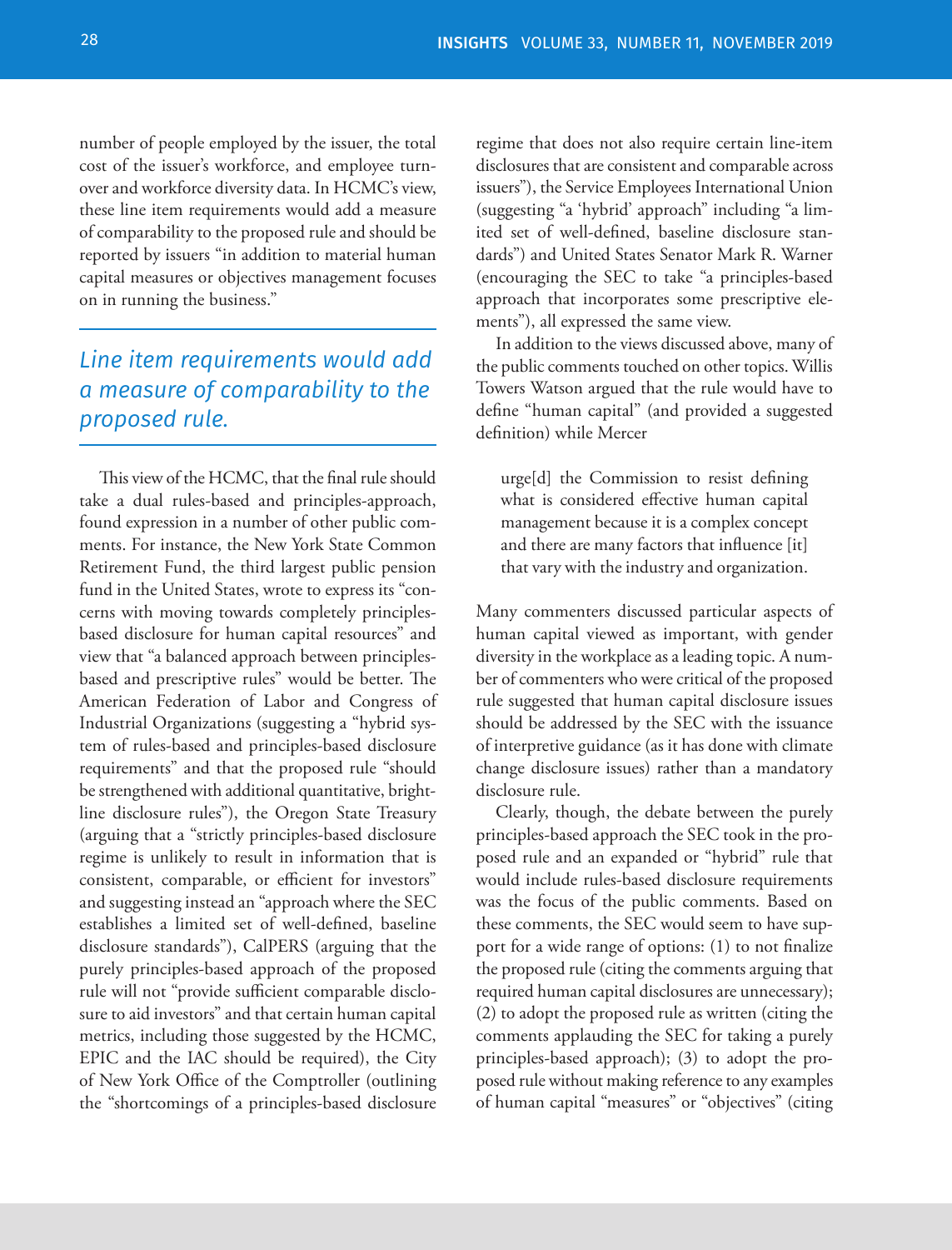the comments that critiqued the utility of provided examples); (4) to adopt the proposed rule with the examples of human capital measures or objectives it provided in the proposed rule as well as others provided by the commenters (citing the measures or objectives provided by a large number of public commenters); or (5) move away from the purely principles-based approach of the proposed rule and require line-item disclosures (citing the comments encouraging the SEC to take a "hybrid approach"). Which of these options the SEC will choose, and the possible future of human capital management disclosure, remains an open question.

#### Preparing for the Proposed Rule

For now, though, public companies and their counsel should focus on the immediate steps necessary to prepare for the potential finalization of the proposed rule. To do so, we recommend public companies and their counsel follow the three steps outlined below.

- 1. *Start with management's view.* To prepare for the proposed rule, companies should start by forming a clear picture of human capital resources as seen "through the eyes of management." Since the SEC's justification for the proposed rule is its ability to give investors access to this view, we believe that a human capital management disclosure approach that provides a clear picture of human capital management as seen through the eyes of management is likely to meet its requirements. To identify management's view, companies should consider whether human capital is a primary or ancillary concern of the company, whether it is as an independent item to be focused on or an aspect of a broader field (for instance, culture, or longtermism, or risk), and what aspects of human capital (for instance, diversity, training, or turnover) are most important to the company.
- 2. *Focus on materiality.* The proposed rule requires disclosure of a company's human capital resources only to the extent those resources

are material to an understanding of the company as a whole. Companies should now take the steps to identify which of its many human capital resources are, in fact, material. Which employees—from the C-suite to the entire labor pool—are a material component of the long-term value of the company? What aspects of the management of those employees—from compensation and training to productivity and retention and engagement—are material to the company's success? Narrowing the issues by focusing on materiality will allow public companies and their counsel to most efficiently and responsively meet the requirements of the proposed rule.

3. *Identify measures and objectives.* The proposed rule requires a description, to the extent material, of the "human capital measures or objectives that management focuses on in managing the business." The company should take the steps to identify those measures or objectives now. Does the board regularly receive a dashboard or other report from management that includes measures or objectives related to human capital? If so, those are likely to be just the material measures or objectives the proposed rule calls to disclose. Who in management is primarily responsible for the oversight of the company's human capital resources and development, and what measures or objectives does that person or group rely on to complete the job?

#### What Stakeholders Want to Know

Completing these three steps should allow public companies to adequately and efficiently prepare for the limited requirements of the proposed rule. Preparing for the future, however, (a future in which human capital management disclosure requirements could potentially be exceedingly more expansive than as currently proposed), is a much more challenging task. Though a growing number of stakeholders have joined the call for enhanced human capital management disclosure, a clear, unified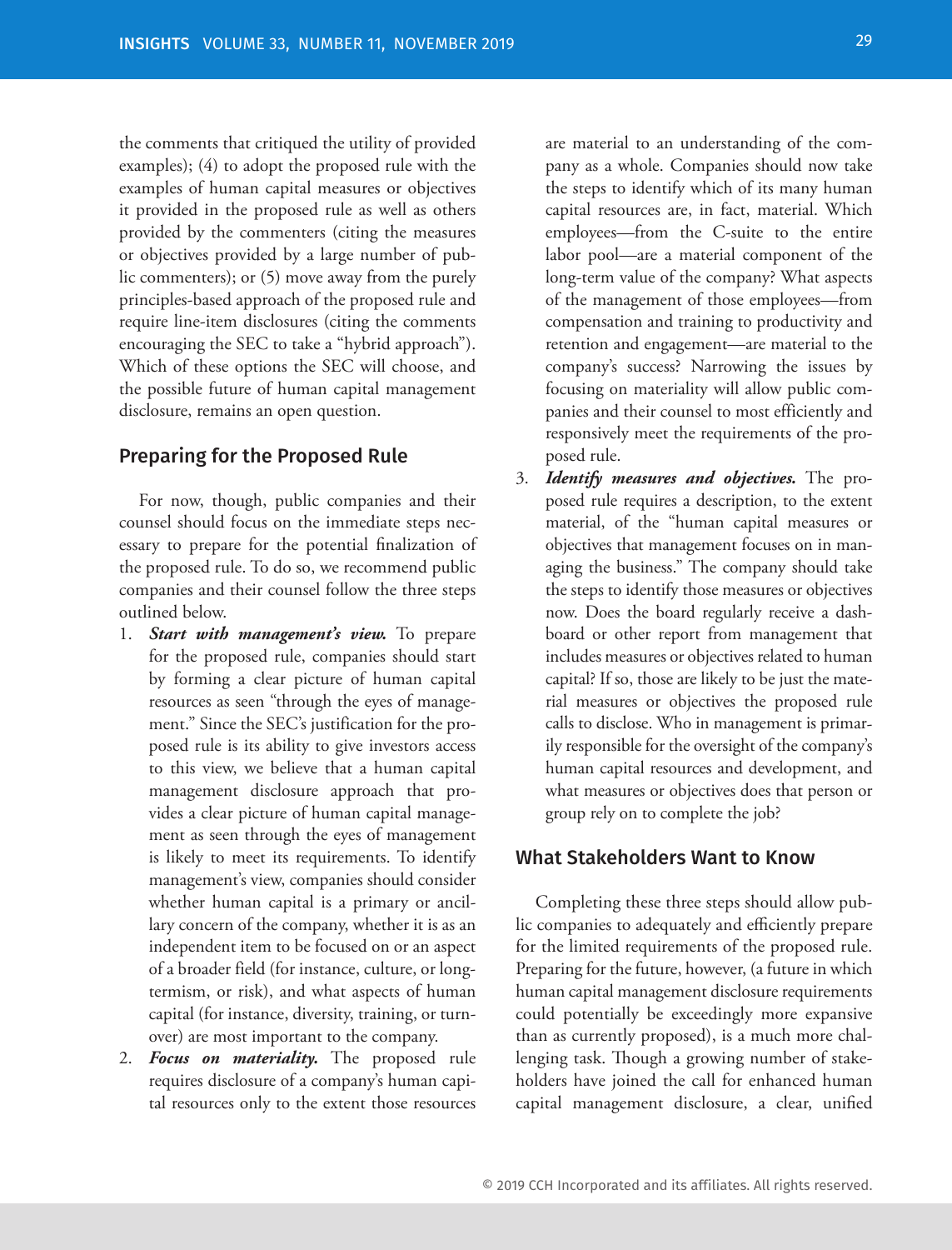picture of what those stakeholders would like to see disclosed has yet to emerge. The key points these stakeholders have focused on in their calls for enhanced human capital management disclosure, however, present public companies and their counsel the opportunity to glean at least some idea of what human capital management disclosures may in the future be required.

### SEC Suggested Human Capital Management Metrics

In the proposed rule, the SEC cites measures addressing the attraction, development, and retention of personnel as non-exclusive examples of the "human capital measures or objectives" that must be disclosed. In addition, the SEC requested comment on whether it should include other examples in the final rule, including:

- Number and type of employees, including the number of full-time, part-time, seasonal and temporary workers;
- Measures with respect to the stability of the workforce, such as voluntary and involuntary turnover rates;
- Measures regarding average hours of training per employee per year;
- Information regarding human capital trends, such as competitive conditions and internal rates of hiring and promotion;
- Measures regarding worker productivity; and
- Progress that management has made with respect to any objectives it has set regarding its human capital resources.

These examples serve as a useful guidepost of the type of "human capital measures or objectives" the SEC has in mind as at least potentially required to be disclosed under the proposed rule.

#### Stakeholder Suggested Workforce **Disclosure**

Stakeholders have suggested the following workforce disclosures.17

- Demographics (number of full-time, part-time, contingent, subcontracted and outsourced workers);
- Stability (turnover, internal hire rate);
- Composition (diversity, pay equity);
- Skills and capabilities (training, alignment with business strategy, skill gaps);
- Culture and empowerment (engagement, union representation, work-life initiatives);
- Health and safety (injuries, fatalities, lost day rate);
- Productivity (return on cost of workforce, profit/ revenue per full-time employee); and
- Compensation and incentives (bonus metrics, measures to counterbalance risks created by incentives).

While engaging with boards on human capital management issues, stakeholders such as BlackRock want to hear about the following.<sup>18</sup>

- Oversight of policies meant to protect employees, like whistleblowing, codes of conduct and Equal Employment Opportunity (EEO) policies, and the reporting structures the board relies on to assess their implementation;
- How the human capital management structure ensures a healthy culture and prevents unwanted behaviors;
- Board and employee diversity data;
- Consideration of linking human capital management performance to executive compensation;
- Reporting to the board on the integration of human capital management risks into risk management processes; and
- Board member visits to workplaces to assess the culture and operations of the company.

#### Final Thoughts

If the proposed rule is finalized, public companies must go beyond the disclosure of the total number of employees currently required and instead describe the material human capital